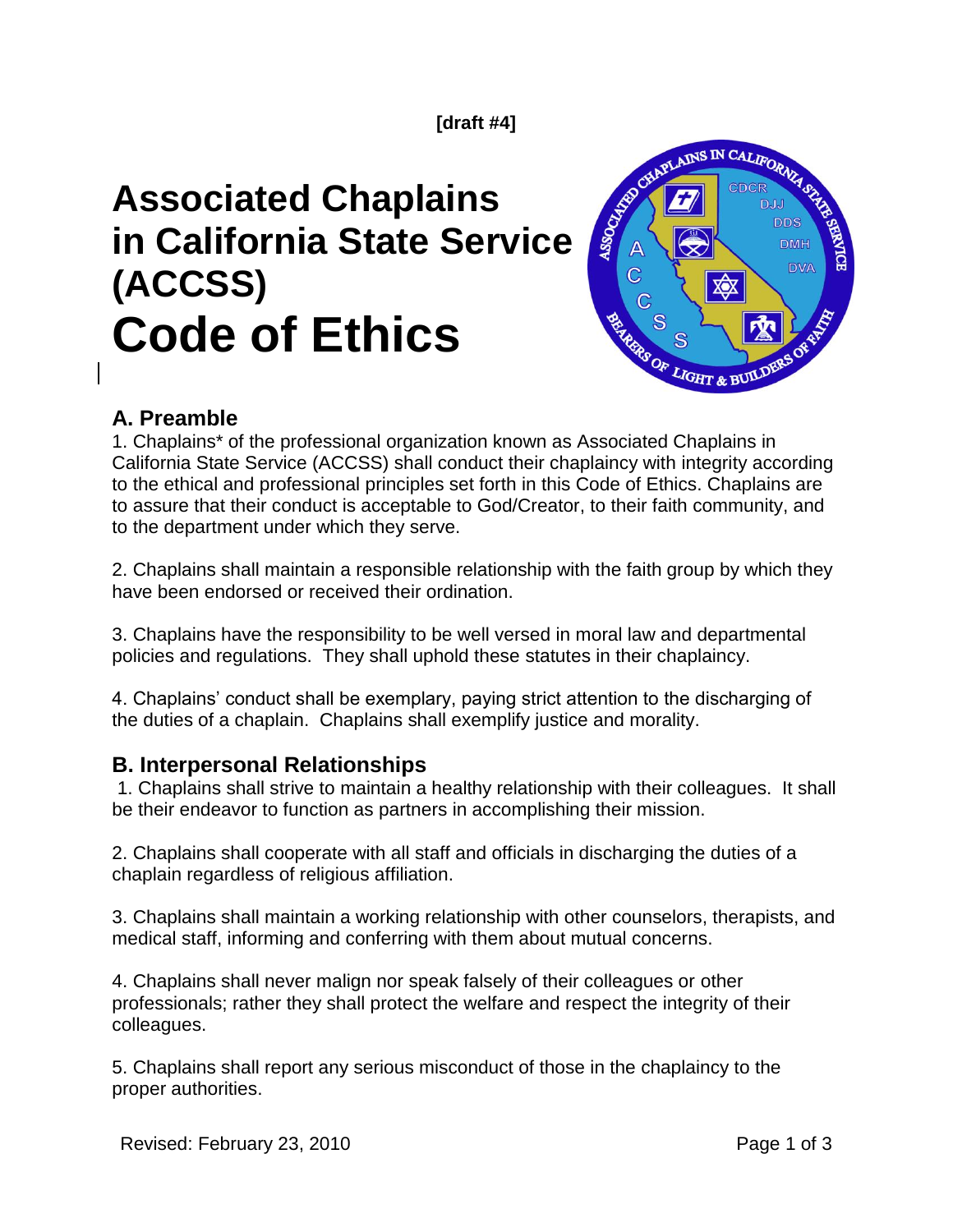#### **C. Professionalism**

1. Chaplains shall maintain strict confidentiality in counseling except in cases in which disclosure is necessary to prevent harm to persons or is required by law.

2. Chaplains receiving certain information from clients through individualized counseling or observation are to consider that information as *privileged communication.* Privileged communication is that which is intended only for the chaplain confided in. It may only be released with the consent of the revealer.

3. Chaplains shall guard the identification of their clients in consultations, presentations, or publications unless written consent is given by clients or an authorized family member of a client.

4. Chaplains shall affirm the religious and spiritual freedom of all persons. They shall refrain from imposing doctrinal beliefs or spiritual practices on their clients.

5. Chaplains shall not engage in proselytizing. They shall not berate other religious groups or faiths. They shall seek to maintain a respectful relationship with persons of other faith groups.

6. Chaplains shall discharge all of their duties indiscriminately. They shall avoid being placed in a position where they may be justifiably accused of giving special consideration to a particular client or group of clients.

7. Chaplains shall be spiritual in attitude and action toward all clients, never displaying any discrimination due to race, social class, religious belief, sexual preference, or political preference.

## **D. Responsibilities**

1. Chaplains are called to be servant-leaders. They shall serve in wisdom, love, faith and integrity.

2. Chaplains shall be above reproach in manner and appearance in all activity.

3. Chaplains shall responsibly maintain their physical and emotional health through regular exercise, good eating habits, and care for their body.

4. Chaplains shall be spiritually nurtured whether through reading, prayer and/or meditation.

5. Chaplains shall be responsible for their continued growth intellectually through personal study, comprehensive reading and attending conferences and training.

6. Chaplains shall be honest in all their financial dealings.

7. Chaplains shall not seek or accept gratuities in their capacity as State Chaplains.